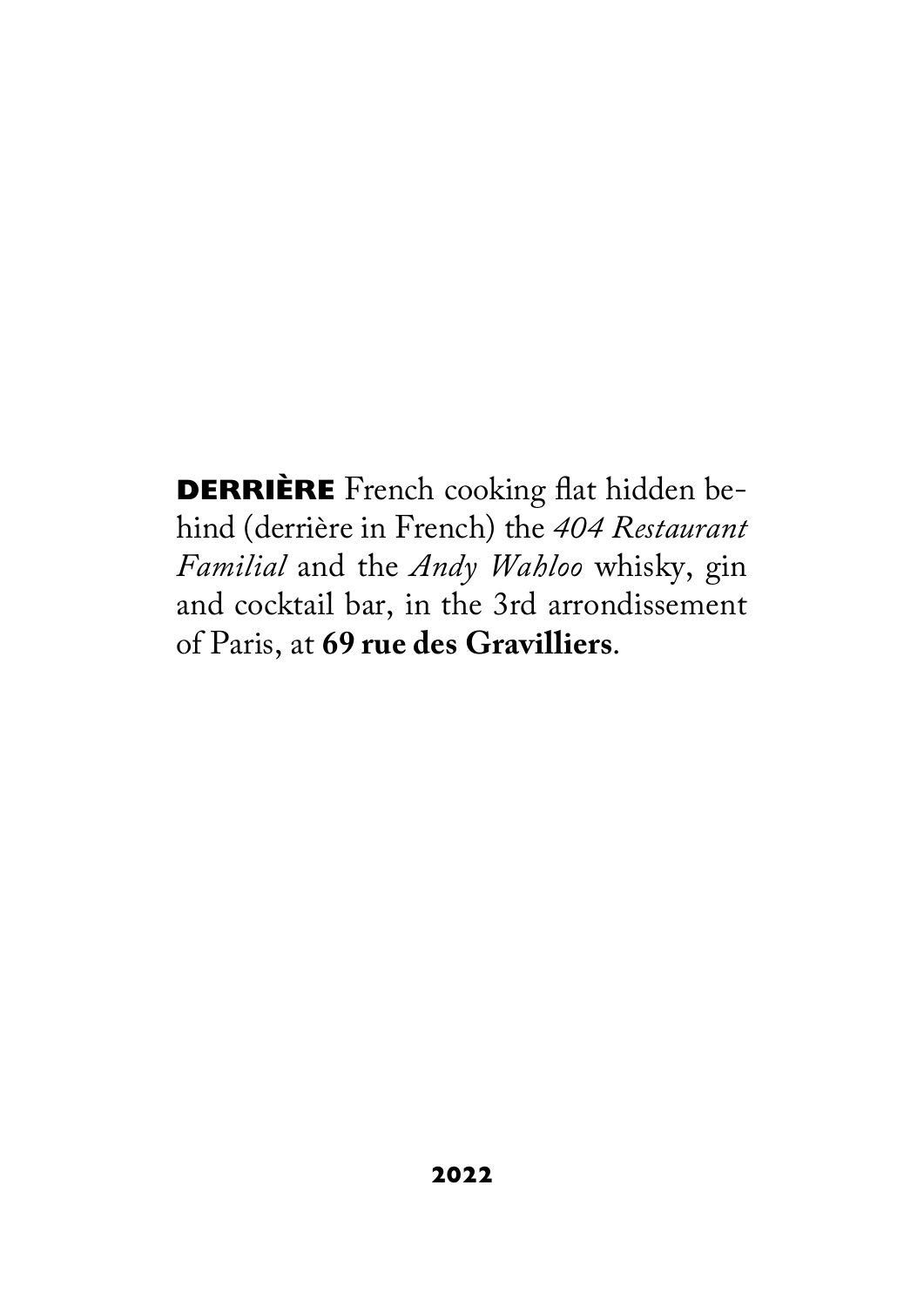#### **WINE SERVICE**

*(or reasons for the lack of it)*

**We do not offer formal wine service at the table, not because we're lazy, but because of these four simple reasons:**

**1.** 

**we (the props.) dislike the general rhubarb that so often accompanies the imbibing of wine.**

**2.** 

**if the wine is faulty, it's faulty, and no amount of sniffing or sipping will alter the fact - or the need for it to be replaced forthwith.**

**3.**

 **seeing the bottle marooned across the room while one's glass remains empty (and the waiter oblivious) is hugely irritating: much better to be able to pour the wine as and when it's wanted.**

**4.** 

**leaving guests to pour their own wine allows the person driving to monitor and control their intake accurately.** 

#### **BUT !**

**if you would prefer that we served your wine in the traditional way, then please let us know at the time of ordering. Despite our personal reservations we will happily oblige. (Truly!)**

**CHAMPAGNES** [sham-peyn] 1.(initial capital letter) the sparkling, dry, white table wine from the region of Champagne in France. 2 (formerly) the nonsparkling, dry, white table wine produced in the region of Champagne in France. de l'écu. 3 adj. Fine

Delamotte Brut 80€ bottle

120€ bottle

95€ bottle

Laurent-Perrier "La cuvée" **14€** glass 90€ bottle

Laurent-Perrier "cuvée rosé"

Delamotte Blanc de Blancs

Veuve Clicquot Ponsardin **Brut Carte laune** 95€ bottle

Ruinart rosé

150€ bottle

Ruinart Blanc de blancs 180€ bottle

220€ bottle 2012 Veuve Cliquot

2005, Amour de Deutz Blanc de Blancs

Ponsardin Cuvée la Grande Dame 380 € bottle

2012 Cristal Roederer 450€ bottle

**BUBBLES** [buhb-uh l] a nearly spherical body of gas contained in a liquid. :a small globule of gas in a thin liquid envelope.

Prosecco D.O.C Rima d'Oro, Venetie 40€ bottle

**ROSÉS** [roh-zey] : 1. a pink table wine in which the pale color is produced by removing the grape skins from the must before fermentation is completed.

2021, AOP Côte de Provence Château La Martinette **7€** Glass 35€ Bottle **65€** Magnum 2018

2020, Côte de Provence Minuty Prestige 45€ Bottle

2016, AOP Côte de Provence Reflets d'argens Château La Martinette 68€ Bottle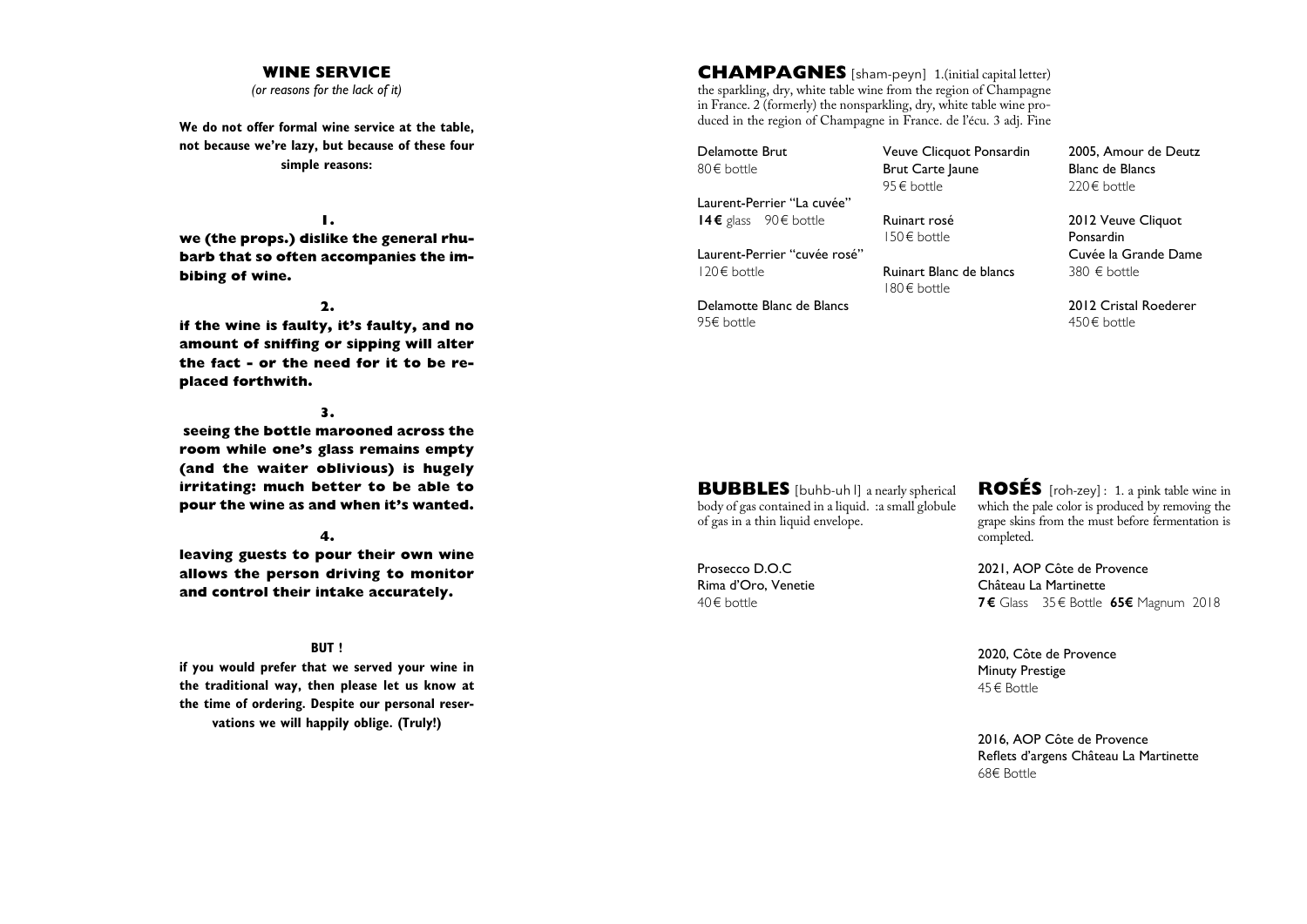yellowish to amber color derived from the lightcolored grapes used in production fermentation.

**LOIRE VALLEY**◊ Val de Loire is a French natural region corresponding to the part of Loire valley, the upstream downstream, in the departments of Loiret, Loir-et-Cher, Indre-et-Loire and Maine-et-Loir.

(N) 2020 St Pourçain "les terres d'ocres" 38€ Bottle

2021, Pouilly Fumé, Le petit fumé, Domaine Michel Redde **9€** Glass 48€ Bottle

2020, Sancerre Domaine Pierre Martin 45€ Bottle

2018, Côteaux du Layon Baumard (moelleux) **8€** Glass 46€ Bottle

**BURGUNDY** ◊ [bur-guh n-dee] French Bourgogne. a region in central France: a former kingdom, duchy, and province any of various wines, red and white, mostly still, full, and dry, produced in the Burgundy region.

2018, St Véran"Chantevigne" Nicolas Cheveau **13€** Glass 55€ Bottle 2021, Chablis Domaine Iean Defaix Well balanced **9€** Glass 47€ Bottle 2020, Pouilly-Fuissé Authentique, Domaine Sangouard Guyot 60€ Bottle 2019, Saint-Romain "La Perrière" Domaine Buisson 65€ Bottle

2018, Puligny Montrachet Les Levrons, P. Javillier 85€ Bottle

2019, Meursault Les Tillets, Patrick Javillier 100€ Bottle

# **RHÔNE VALLEY** ♦ a department in E central France:

wine-growing region. 1104 sq. mi. (2860 sq. km).

2020, Viognier/Chardonnay Bergerie du capucin 38€ Bottle

2020, Condrieu Les Grands Amandiers, Jaboulet 110€ Bottle

**ALSACE** ◊ : a former region and province of NE France, between the Vosges mountains and the Rhine: famous for its wines. Area: 8280 sq km (3196 sq miles)

(N) 2017, Riesling Domaine Lindenlaub "Un lour , le serais" 55€ Bottle

**BORDEAUX** ♦ a seaport in and the capital of Gironde, in SW France, on the Garonne River. any of various wines produced in the region surrounding Bordeaux, especially claret.

2017, Graves Château Rahoul 65€ Bottle

**RED WINES** wine having a predomi-<br> **RED WINES** wine having a predomi-<br> **RED WINES** wine having a predomi-<br>
nantly red color derived from the skin pigment in

**LOIRE VALLEY**◊ Val de Loire is a French natural region corresponding to the part of Loire valley, the upstream downstream, in the departments of Loiret, Loir-et-Cher, Indre-et-Loire and Maine-et-Loir.

(N) 2021, St Pourçain "les terres d'ocres" 38€ Bottle

(N) 2017, Chinon Domaine laulin-Plaisantin Les Hauts et Les Bas 48€ Bottle

**RHÔNE VALLEY** ♦ a department in E central France: wine-growing region. 1104 sq. mi. (2860 sq. km).

(N) 2020/21, Elodie Balme 38€ Bottle

2019, Vacqueyras Bio fruit sauvage Clos de Caveau 55€ Bottle

2018, Crozes Hermitage Domaine les Vents Saint Jaimes 64€ Bottle 2019, St Joseph

70€ Bottle

"sicile", Domaine Coursodon

2018, Châteauneuf du Pape Vieux Lazaret, Quiot 80€ Bottle

2020, Côte rotie "le plomb" 95€ Bottle

**MEDITERRANEAN COAST** ◊ n.f.a sea sur-

rounded by Africa, Europe, and Asia. 2400 miles (3865 km) long; 1,145,000 sq. mi. (2,965,550 sq. km); greatest known depth 14,436 feet (4400 meters).

2020/21, Rollier de la **Martinette 7€** Glass 35€ Bottle 2019, Tandem Syrah from Marocco 41€ Bottle

2018, Château la Martinette, la Grande Piéce 50 € Bottle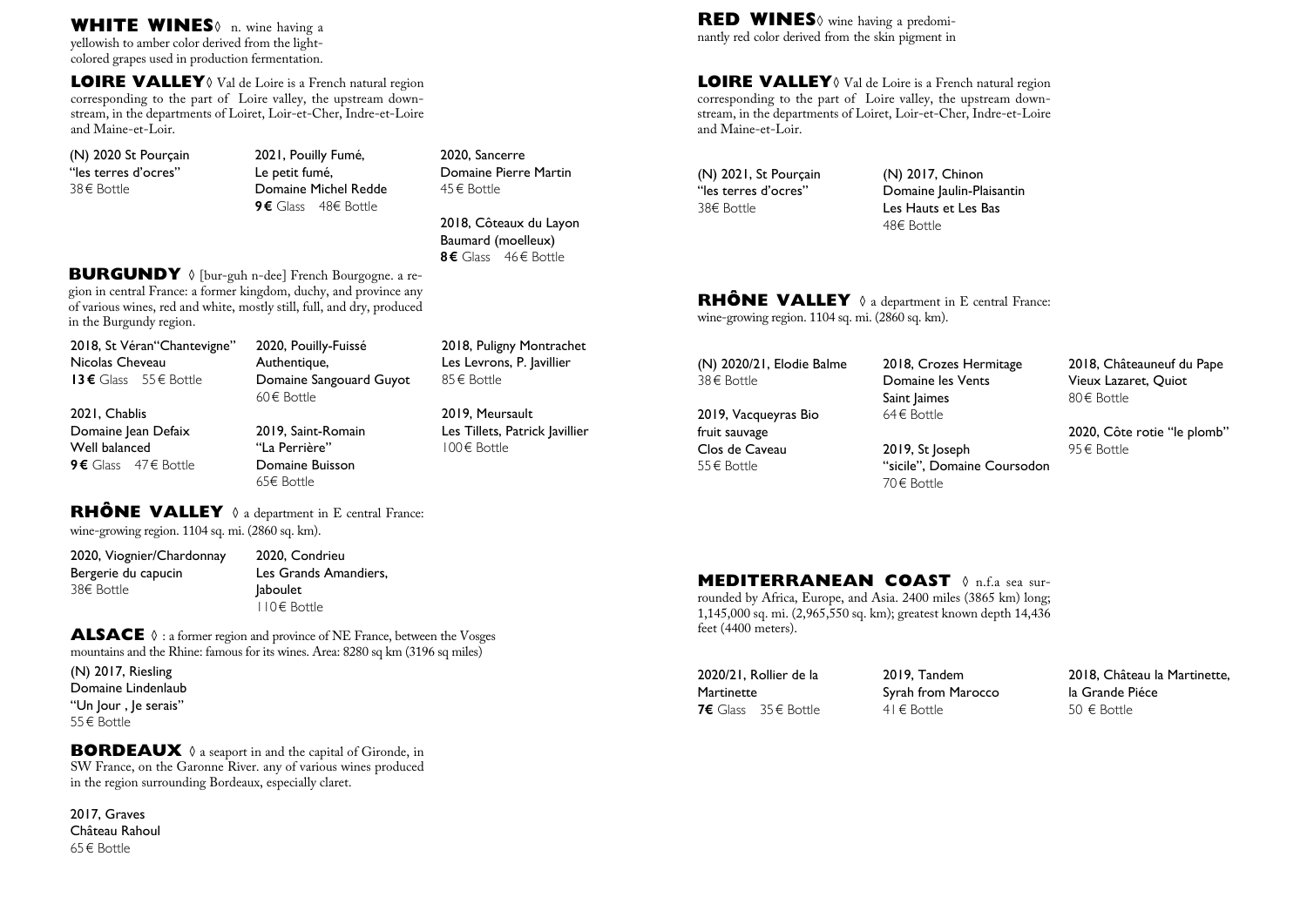#### **LANGUEDOC ROUSSILON**  $\Diamond$  Languedocian[lang-

doh-shuh n, lang-gwuh-doh-shuh n] (Show IPA), adjective, noun . a former province in S France.

2013, Domaine de Fabrègues Cuvée Smaïn **7€** Glass 35€ Bottle

2019, Pic St Loup Bergerie du Capucin "Dame leanne" **9€** Glass 48€ Bottle (N) 2020, Lestignac Friche XX 60€ Bouteille

**BORDEAUX** ♦ a seaport in and the capital of Gironde, in SW France, on the Garonne River. any of various wines produced in the region surrounding Bordeaux, especially claret.

2015, Médoc l'Expression médoc **8€** Glass 35€ Bottle

2014, St Émilion Grand cru Dauphin de Grand Pontet **13€** Glass 65€ Bottle

2016, Moulis Maucaillou Cru Bourgeois 75 € Bottle

2015, Pessac-Léognan Château La Garde 80€ Bottle

2013, Saint-Estèphe Phélan Segur 90€ Bottle

2015, Pomerol Château de valois 115€ Bottle

> 2011, Saint Julien Grand Cru Classé, Château Talbot 230€ Bottle

2013, Margaux Ségla 80€ Bottle

2014, Saint Emilion Grand Cru Château La Gaffelière 230€ Bottle

2012, Pauillac Château Pichon Baron 250€ Bottle

2012, St Émilion Grand cru A Château Cheval Blanc 950€ Bottle

2008, Pauillac 1er Grand cru Château Latour 1350€ Bottle

#### **BURGUNDY** ◊ [bur-guh n-dee] French Bourgogne. a region in central France: of various wines, red and white.

(N) 2020, Chiroubles **9€** Verre 45€ Bottle

Cru Les Chaînes Carteaux, 90€ Bottle

2020 , Chorey les Beaunes, Pierre Bourée Fils **13€** Glass 55€ Bottle

2018, Gevrey Chambertin Domaine Collotte

2014, Pernand Vergelesses Pierre Bourée Fils 70€ Bottle

# 110 € Bottle

2017, Nuit Saint Georges 1er

**WINE FROM ABROAD** ◊ *[uh-brawd] in or to a* 

*foreign country or countries: famous at home and abroad.* a foreign land or lands:

**SPAIN** 2020, Bozeto de exopto

Rioja 35 € Bottle **NEW ZELAND**

2011, Domaine Rippon Lake Wanaka (N) 98 € Bottle

**ARGENTINA**

2018, Clos de Los Siete 48 € Bottle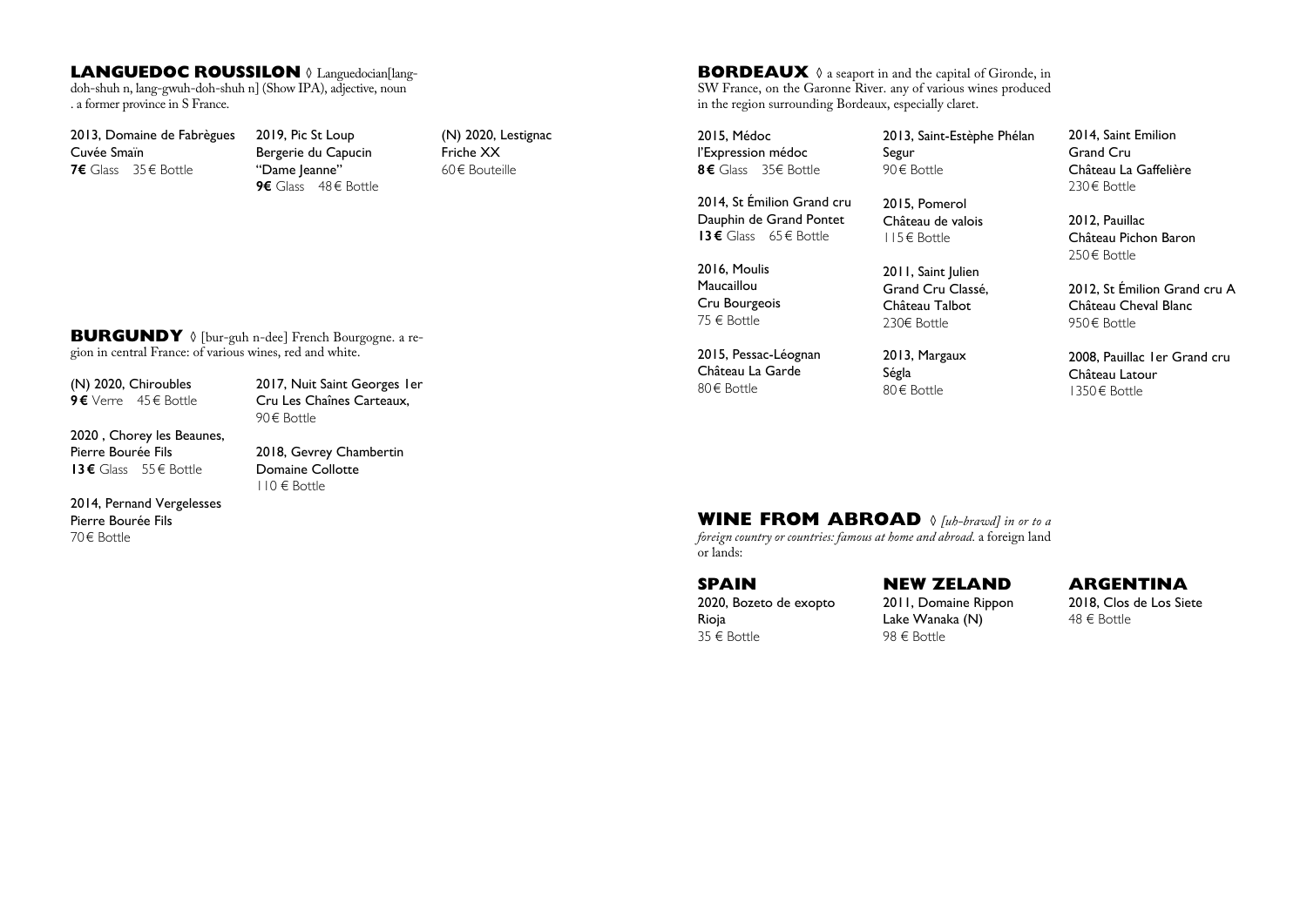#### **COCKTAILS 15€** ◊[kok-teyl] any of various short mixed drinks, consisting typically of gin, whiskey, rum, vodka, or brandy

Apérol, Prosecco, Passion Fruit

**Stinger** Vodka Ketel one, Mint Cream, "Tempus Fugit",

**Pimm's Cup** Pimm's, Lemonade, Seasonal Fruits

**Whisky -Me** Whisky Talisker, Melon -Vermouth, Ginger Beer

**Otto's Tonic** Otto's Vermouth, Grapefruit Tonic Rosemary

**Paloma** Tequila Calle 23 Blanco, Lime Juice, Grapefruit Soda

**Tommy's Margarita** Tequila Calle 23 Blanco, Agave Syrup, Lime Juice

**Dris Collins** Tanqueray Gin, Lime Juice, Flower Syrup, Grapefruit Soda

**Basil Smash** Tanqueray Gin, Lemon Juice, Can Sugar Syrup, Basil,

# **VIRGINS**

**Momo cooler** Cranberry juice, pine apple juice, fresh red apple 13€

**ALCOOLS 5 CL**  $\Diamond$  n.m. [al-kuh-hawl, -hol] Also called ethyl alcohol, grain alcohol, ethanol, fermentation alcohol. a colorless, limpid, volatile, flammable, water-miscible liquid, C 2 H 5 OH, having an etherlike odor and pungent, burning taste, the intoxicating principle of fermented Apérol spritz **Example 2015** Dris Collins **Example 2016** VIRGINS liquors, produced by yeast fermentation of certain carbohydrates gmolasses, starch, or sugar

> **WHISKY**◊ *an alcoholic liquor distilled from a fermented mash of grain, as barley, rye, or corn, and usually containing from 43 to 50 percent alcohol.*

| Oban 14 years (Ecosse)                | 17,00 € |
|---------------------------------------|---------|
| Aberlour 10 ans (Ecosse)              | 14,00 € |
| Ardbeg corryvreckan (Ecosse)          | 20,00 € |
| Auchentoshan 12 years (Ecosse)        | 14,00 € |
| Glendornach 12 Orginal (Ecosse)       | 14,00 € |
| Highland Park 18 years (Ecosse)       | 30,00 € |
| Hogshead SV (Ecosse)                  | 15,00 € |
| Johnny Walker Black (Ecosse)          | 13,00 € |
| Laphroaig 10 years (Ecosse)           | 15,00 € |
| Jameson Black Barrel (Ireland)        | 15,00 € |
| Blanton's original (Usa)              | 20,00 € |
| Bulleit Bourbon (Usa)                 | 14,00 € |
| Bulleit Rye (Usa)                     | 14,00 € |
| Hakushu Distiller's Reserve (Japon)   | 15,00 € |
| Hibiki Japanese Harmony (Japon)       | 19,00 € |
| Nikka from the barrel (Japon)         | 15,00 € |
| Amaethon single cask (France)         | 14,00 € |
| Yamazaki Distiller's Reserve (France) | 14,00 € |
| Mackmyra Bruks (Suéde)                | 15,00 € |
|                                       |         |

**GIN**  $\Diamond$  an alcoholic liquor obtained by distilling grain mash with juniper berries

| Beefeater's 24 (Uk)                   | 13,00 € |
|---------------------------------------|---------|
| Brookyn (Usa)                         | 13,00 € |
| Hendrick's (Ecosse)                   | 15,00 € |
| Mare (Espagne)                        | 15.00€  |
| Principe de los Apostoles (Argentine) | 15,00 € |
| Monkey 47 (Allemagne)                 | 15,00 € |
| Sab's (France)                        | 15.00€  |
| Tanqueray (Uk)                        | 13,00 € |
| Tangueray Ten (Uk)                    | 15,00 € |
| Votanikon dry (Grèce)                 | 12,00 € |
| Yu Gin (France)                       | 12.00 € |

**VODKA** ◊ an unaged, colorless, distilled spirit, originally made in Russia.

| Ketel one (Hollande)  | $14.00 \in$ |
|-----------------------|-------------|
| Belvedere (Pologne)   | $15.00 \in$ |
| Beluga (Russie)       | $13.00 \in$ |
| Bistro Vodka (France) | $14.00 \in$ |

| <b>TEQUILA</b> $\Diamond$ n.f. A Mexican alcoholic<br>spirit made from an agave.                                     |         |  |
|----------------------------------------------------------------------------------------------------------------------|---------|--|
| Don Julio Blanco                                                                                                     | 15.00€  |  |
| Patron Anejo                                                                                                         | 18,00€  |  |
| Vecindad                                                                                                             | 14.00€  |  |
| <b>MEZCAL</b> $\Diamond$ n.An alcoholic drink distilled<br>from the sap of an agave.<br>Compare with tequila, pulque |         |  |
| Union                                                                                                                | 12.00 € |  |
| Bruxo N°2                                                                                                            | 18.00€  |  |

**RHUM** ♦ nAn alcoholic spirit distilled from sugar-cane residues or molasses.

| Santa Teresa 1796 (Venezuala) | 15,00 € |
|-------------------------------|---------|
| Eminente Ambar Claro (Cuba)   | 12.00 € |
| Eminente Reserva (Cuba)       | 15.00 € |
| Oaoa Spiced (France)          | 12.00 € |
| Fair Rum Paraguay XO (France) | 12.00 € |
| Mezan XO (Jamaique)           | 14.00 € |
| Zacapa 23 (Guatemala)         | 18.00 € |
| Santa Teresa 1796             | 15.00€  |
|                               |         |
|                               |         |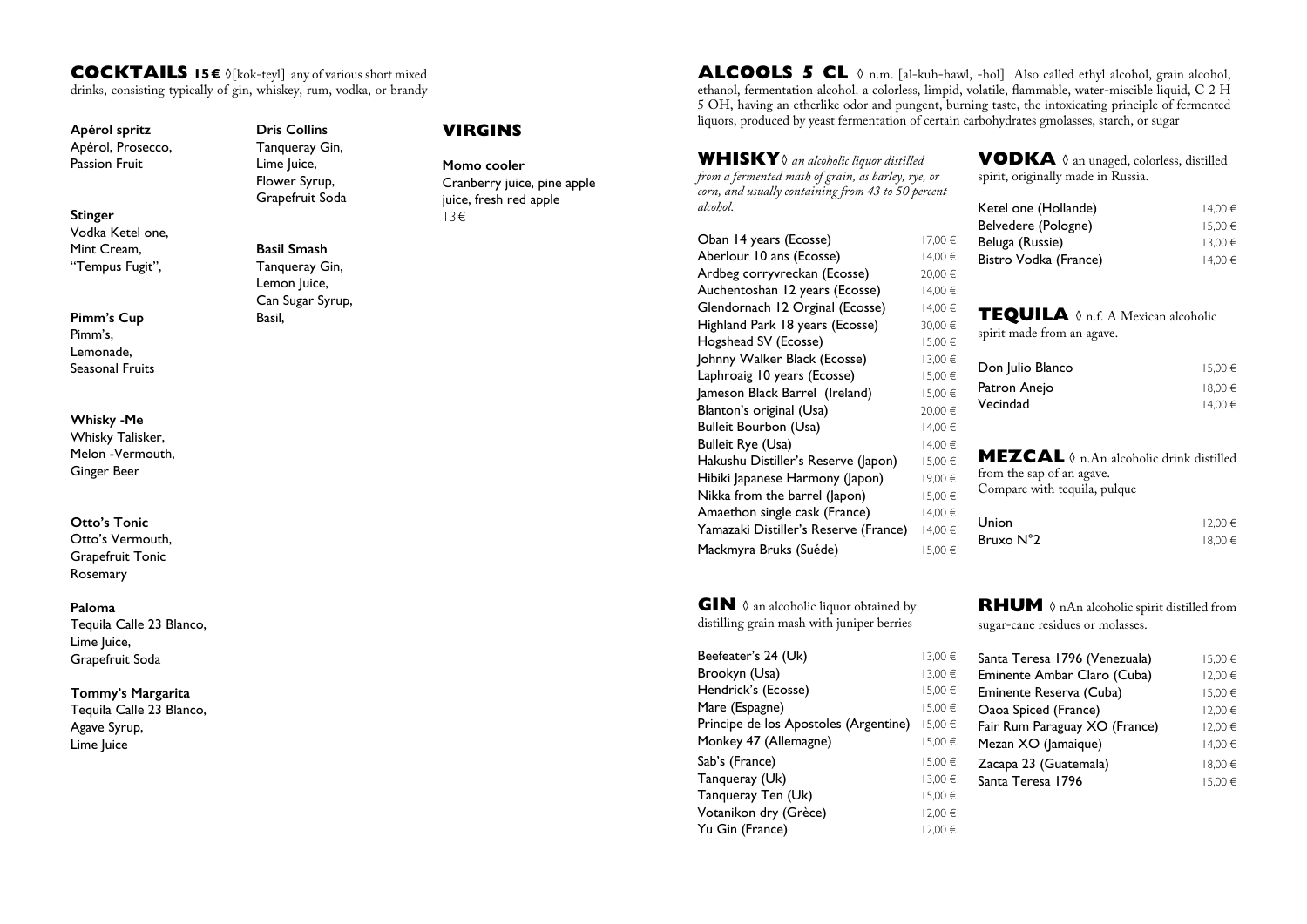### **DIGESTIVE** ◊ *A strong alcoholic spirit*

*distilled from wine or fermented fruit juice.*

#### **EAU-DE-VIE**

| Sab's La Fine             | 20,00 € |
|---------------------------|---------|
| Sab's La Poire            | 17.00€  |
| Sab's La Marc             | 17,00 € |
| Sab's La Special Cask 51° | 20,00 € |
| Sab's La Special Cask 56° | 20.00 € |
| Framboise Brana           | 13,00 € |
| Vieille Prune Brana       | 13,00 € |
| Poire Williams Brana      | 13.00€  |
| Mirabelle Rozelieures     | 13.00€  |
| Grappa Bianca Nardini     | 13.00€  |

#### **COGNAC**

Hennessy VSOP Hennessy XO

#### **ARMAGNAC**

Château du Tariquet 7 ans d'âge

#### **CALVADOS**

 $15$  ans Original

#### **LIQUOR**

Amaretto Di Saronno Cointreau Grand Marnier Fernet Branca Chartreuse Verte Chartreuse jaune Patron XO café 2,5c **APERITIF** ◊ *an alcoholic liquor distilled from a fermented mash of grain, as barley, rye, or corn, and usually containing from 43 to 50 percent alcohol.*

# **VERMOUTHS,**

#### **BITTERS & GENTIANES**

| 0€   | Dolin de Chambéry blanc | 10,00€      |
|------|-------------------------|-------------|
| 0€   | Carpano Antica Formula  | 10,00€      |
| )0 € | Campari                 | 10,00€      |
| 9 00 | Cynar                   | $10,00 \in$ |
| 0€   | Aperol                  | $10,00 \in$ |
| 0€   | Suze                    | 10,00€      |
| ገ∩ ⊆ |                         |             |

| 16,00€      | NATURAL SWEET WINE<br><b>AND LIQUOR</b> |                            |
|-------------|-----------------------------------------|----------------------------|
| 40,00 €     | Lillet Blanc                            | 12cl 12,00 €               |
|             | Porto Blanc                             | 6cl 10,00 €                |
| 14,00 €     | Porto Rouge                             | 6cl 10,00 €                |
|             | Tio Pepe Sherry                         | 6cl 10,00 €                |
| 16,00€      |                                         |                            |
| 14.00€      | <b>ANISE</b>                            |                            |
|             | Henri Bardouin                          | 8,00 €<br>$2$ cl           |
| 10,00€      |                                         |                            |
| 10,00€      | <b>BEER</b>                             |                            |
| 10,00€      | Libierté of "la Baleine"                | 9,00 €<br>33cl             |
| 10,00€      | La Picaro of "la Baleine"               | 9,00 €<br>33 <sub>cl</sub> |
| 12,00 €     | Cru "1924" of "la Baleine"              |                            |
| 12,00 €     |                                         | 9.00 €<br>33 <sub>cl</sub> |
| 8,00 €<br>1 | Casablanca                              | 9.00 €<br>33 <sub>cl</sub> |

**SOFT** ◊ na beverage that is not alcoholic or intoxicating and is usually carbonated, as root beer or ginger ale.

#### **MINERAL WATER**

| Panna                          | 75cl | $0.00 \in$ |
|--------------------------------|------|------------|
| Vittel                         | 50cl | $6,00 \in$ |
| Perrier                        | 33cl | $6,00 \in$ |
| Perrier fines bulles           | 50cl | $6.00 \in$ |
| SODA                           |      |            |
| <b>Three cents Tonic</b>       | 20cl | $6,00 \in$ |
| Three cents Soda water         | 20cl | $6,00 \in$ |
| Fentimans Ginger Ale           | 20cl | $6,00 \in$ |
| Three cents Hot Ginger Beer    | 20c  | $6,00 \in$ |
| Coca cola                      | 33cl | $6,00 \in$ |
| Coca cola zero                 | 33cl | $6,00 \in$ |
| Orangina                       | 25c  | $6,00 \in$ |
| <b>JUICE</b>                   |      |            |
| Orange Pampryl                 | 20c  | 5,00 €     |
| Grapefruit pink Pampryl        | 20c  | 5,00 €     |
| Pineapple Atelier Patrick Font | 20c  | 5,00 €     |
| Apple Atelier Patrick Font     | 20cl | 5,00 €     |
| <b>Tomato Pampryl</b>          | 20c  | 5,00 €     |

## **DRINK** ◊ countable noun A drink is an amount of a liquid which you drink.

# **HOT COFFEE** Expresso 3,50  $\in$ Double expresso  $4,50 \in$ Cappuccino  $4,50 \in$ Latte  $4.50 \in$ Noisette 3,50  $\epsilon$ Deca 3,50  $\in$ Double Deca  $4,50 \in$ **TEA & HERBAL TEA**

| )€ | Damman tea | 4.00 € |
|----|------------|--------|
| )€ | Herbal tea | 4.00 € |

Prix net en euros, service et taxes compris.

**Ce menu a été dessiné par Ich&Kar, les définitions ont été empruntées au petit Larousse 1991**